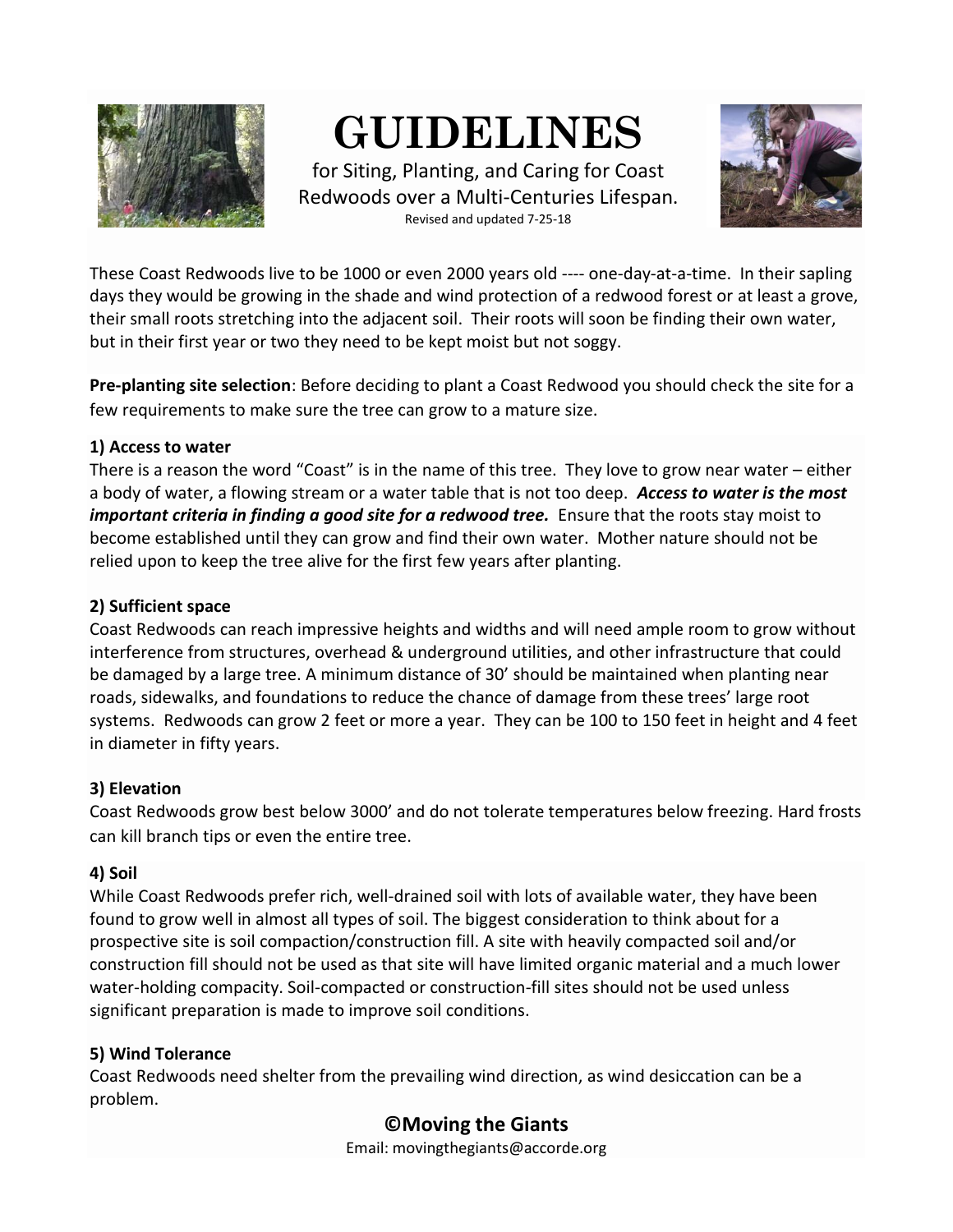## How to Plant a Tree\*

Below are 10 steps you can follow to make sure your tree gets the right start in life.

- 1. **Dig a shallow, wide planting hole.** Dig the hole only as deep as the root flare, (first major root on the stem) about 2-3 times as wide at root ball or container, and with a flat bottom. The sides of the hole should be slopped toward the center. The bottom of the hole should not have loose soil as it will settle over time and the tree may sink or list to one side. If the hole is dug too deep and needs to be filled in a little, make sure to pack the soil back into the bottom.
- 2. **Remove the tree from the pot.** Gently roll the pot from side to side on the ground then tip it on its side. Be sure to carry/move the tree by handling the pot, not the tree's trunk.



- 3. **Locate the root flare.** Remove any excess soil piled on top of the root flare. The root flare is the area where the first major roots extend out from the trunk (see photo). Once planted, the root flare should sit just above the top of the planned finished grade. This includes any mulch that may be added.
- 4. **Examine the roots.** Roots that are circling the root ball should be redirected to grow outward in the soil, like a star. If this is not possible, it is better to cut a root than to allow it to continue growing in a circular fashion. Circling roots will stunt the growth of the tree and can eventually lead to the tree's death.
- 5. **Place your tree into the hole and orient.** Think about where you want the main branches to point. Be sure the root flare is aboveground. A buried root flare will lead to rotting over time, compromising the health and safety of your tree.
- 6. **Fill in the hole.** Backfill the hole with the same soil that came out of the hole. Backfill in layers and use your feet to pack the soil in-between each layer. Check alignment as you go. Do not backfill higher than the top of the root flare. Use any remaining soil to create a water ring around the perimeter of the hole. Avoid amendments such as fertilizers and compost, which will not help your tree grow strong.
- 7. **Water your tree in.** Give your new tree a nice drink of water to help remove excess air pockets, pack soil, and reduce stress from transplanting. Longer, slow flow waterings are best to make sure the water is absorbed by the soil and does not runoff before getting to the tree.